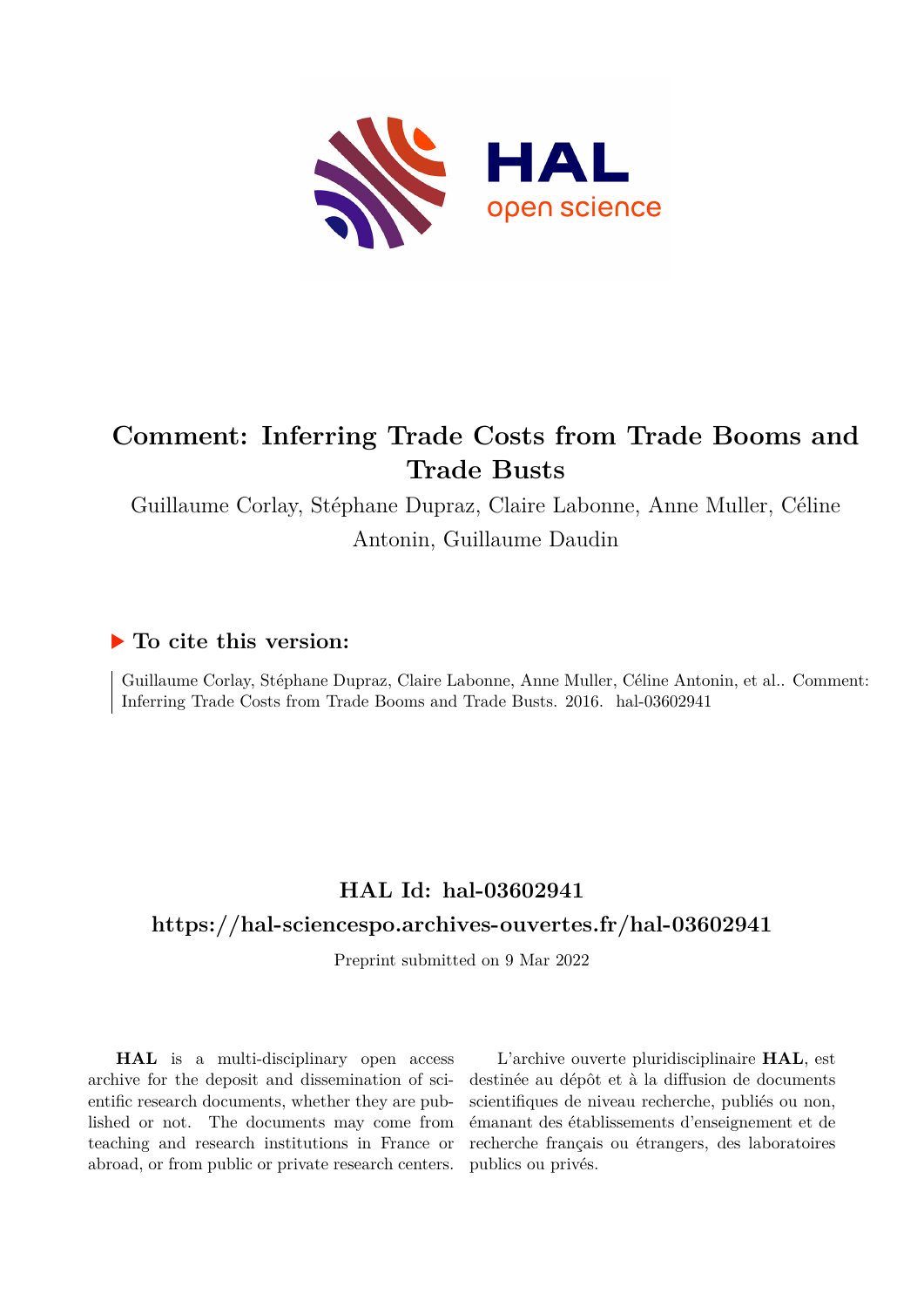# *Working paper*

**Comment: Inferring Trade Costs from Trade Booms and Trade Busts**

> *Guillaume Corlay ENSAE*

*Stéphane Dupraz Columbia University*

> *Claire Labonne ENSAE*

*Anne Muller ENSAE*

*Céline Antonin OFCE‐Sciences Po*

*Guillaume Daudin Université Paris‐Dauphine OFCE‐Sciences Po*

**July 2016**

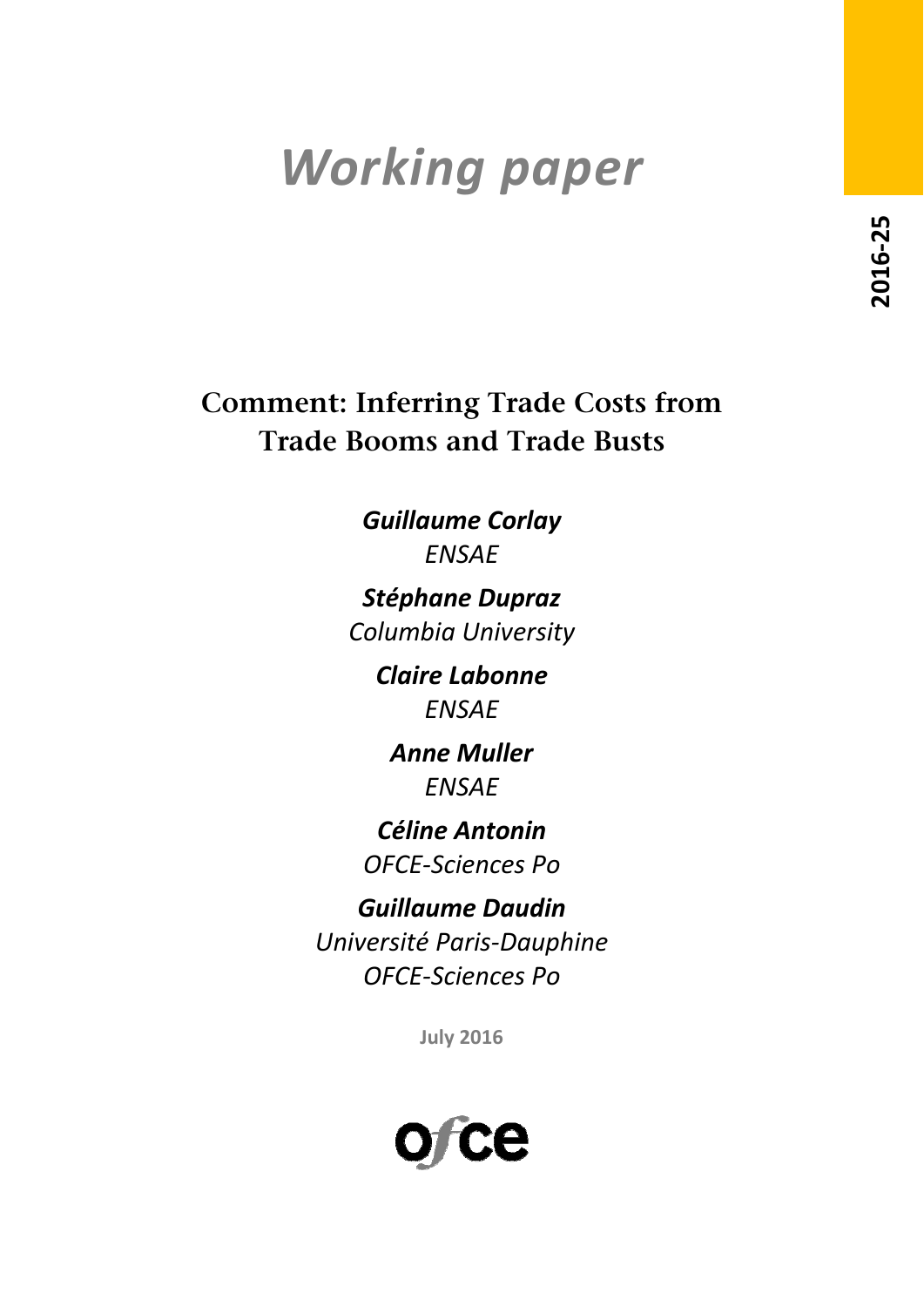## Comment: Inferring Trade Costs from Trade Booms and Trade Busts

Guillaume Corlay<sup>1</sup>, Stéphane Dupraz<sup>2</sup>, Claire Labonne<sup>3</sup>, Anne Muller<sup>1</sup>, Céline Antonin<sup>4</sup>, and Guillaume Daudin<sup>∗</sup><sup>5</sup>

<sup>1</sup>ENSAE, French National School of Statistics and Economic Administration, 3, avenue Pierre Larousse, 92245 Malakoff, FRANCE

<sup>2</sup>Columbia University, 10025 New York NY, USA

<sup>3</sup> Paris School of Economics / Université Paris 1 Panthéon Sorbonne – ACPR - Banque de France, 75009, PARIS, FRANCE

<sup>4</sup>Sciences Po, Observatoire Français des Conjonctures Économiques (OFCE), 75007, PARIS, FRANCE

<sup>5</sup>Université Paris-Dauphine, PSL Research University, LEDa, 75016 PARIS, FRANCE Université Paris-Dauphine, PSL Research University, LEDa, UMR [225], DIAL, 75016 PARIS, FRANCE Sciences Po, Observatoire Français des Conjonctures Économiques (OFCE), 75007, PARIS, FRANCE

July 29, 2016

#### Abstract

Jacks et al. (2011) offer an alternative to price gaps to quantify trade costs. Implementing a method which consists in deducing international trade costs from trade flows, they argue that the reduction in trade costs was the main driving force of trade growth during the first globalization (1870-1913), whereas economic expansion was the main driving force during the second globalization (1950-2000). We argue that this important result is driven by the use of an ad hoc aggregation method. What Jacks et al. (2011) capture is the difference in the relative starting trade of dyads experiencing faster trade growth in the first and second globalization. More generally, we cast doubts on the possibility to reach conclusions of such nature with a method that infers trade costs from trade flows, and then uses these costs to explain trade flows. We argue that it can only rephrase the information already contained in openness ratios.

Keywords: Trade costs, globalization, gravity model, aggregation, structure effect. JEL Code: F14, N70

#### 1 Introduction

Jacks and his coauthors offer in several papers a method for inferring international trade costs from trade flows.<sup>1</sup> Using the general equilibrium model of Anderson and van Wincoop (2003), they calculate trade costs (defined as all barriers to trade, notably transportation and transaction costs) and their evolution during the first and second waves of globalization (1870-1913 and 1950-2000) as well as the interwar period (1921-1939) thanks to the impressive set of data they collected on trade flows, GDP and exports between  $27$  countries<sup>2</sup>.

<sup>∗</sup>Corresponding author: guillaume.daudin@dauphine.fr

<sup>&</sup>lt;sup>1</sup>The method is developed in Jacks et al. (2008), Jacks et al. (2010), Novy (2009) and Jacks et al. (2011). We will use this latter paper as a reference

<sup>2</sup>Argentina, Australia, Austria, Belgium, Brazil, Canada, Denmark, France, Germany, Greece, India, Indonesia, Italy, Japan, Mexico, the Netherlands, New Zealand, Norway, the Philippines, Portugal, Spain, Sri Lanka, Sweden, Switzerland, the United Kingdom, the United States, and Uruguay. The data contain 130 country pairs.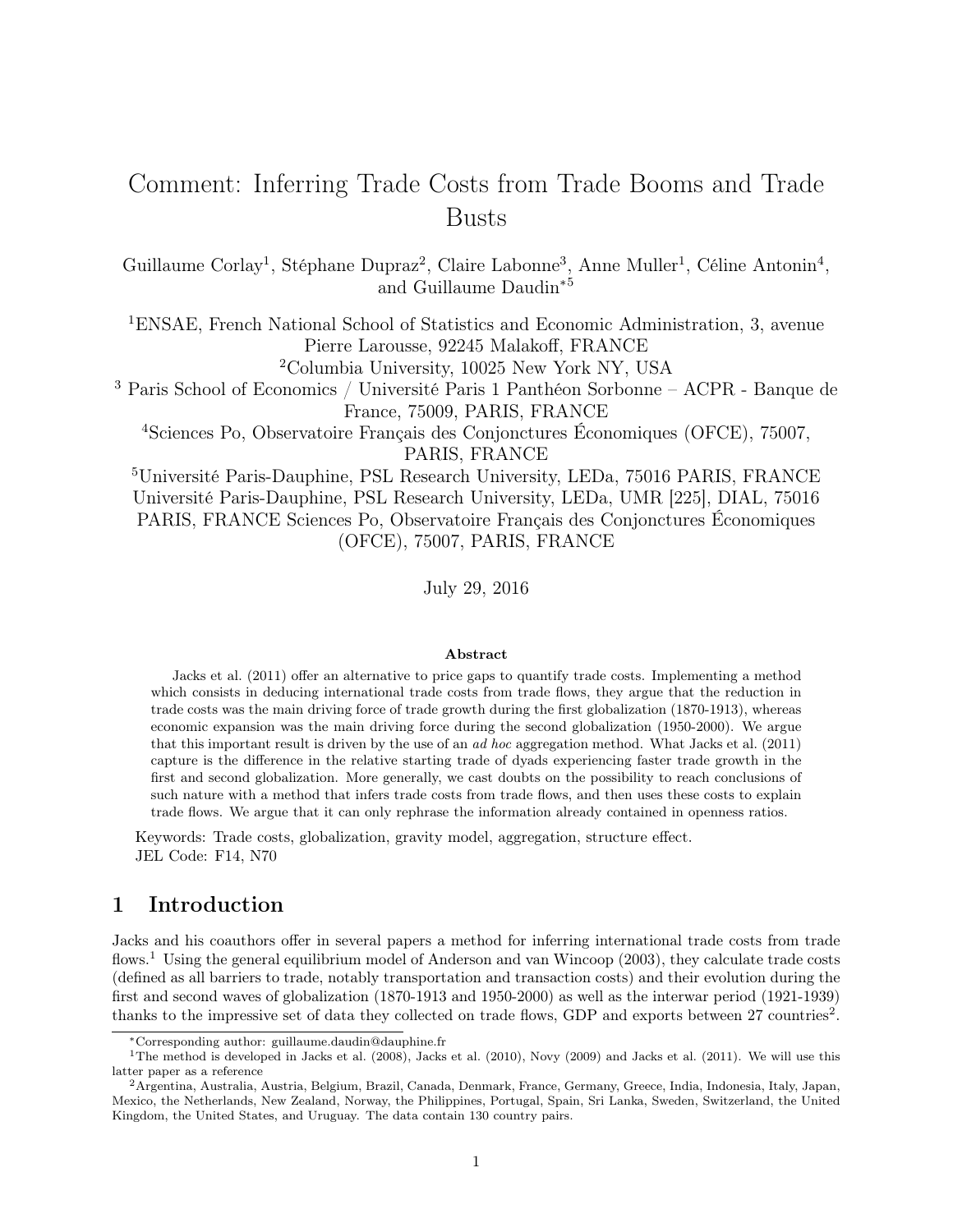They provide a decomposition of the growth of trade caused by the reduction in trade costs and economic expansion. They use their computations to underline a difference of nature between the two globalizations:

"Our results assign an overarching role for our trade cost measure in the nineteenth century and the interwar trade bust. In contrast, when explaining the post-World War II trade boom, we identify a more muted role for the trade cost measure." (p. 196).

This is potentially an important result that sheds light on the globalization processes. However, that result is actually driven by an ad hoc method of aggregation that captures structure effects. The inferred difference between the two globalization comes from the fact that the dyads with the fastest growing trade in the first wave of globalization start with very small trade. This is not the case in the second wave of globalization. Using a three-countries version of Anderson and van Wincoop (2003)'s model for the aggregation of bilateral trade costs shows that there was no difference in nature between the two globalizations. More generally, we cast doubt on the possibility to distinguish the effect of trade costs and economic expansion through an approach that relies only on the study of trade flows. Deducing trade costs from trade flows, and then using trade costs to explain trade flows is essentially a circular reasoning. Therefore, Jacks et al.'s approach cannot be an alternative to traditional investigations of impediments to trade, such as commodity price gaps.

This paper starts by presenting Jacks et al.'s approach of the measure of trade costs, and insists on its relevance at the bilateral level to control for multilateral trade barriers in gravity regressions (section 2). It then highlights that the result on a difference of nature between the two globalizations is paradoxical since it cannot be deduced from a comparison of the evolution of openness ratios. Section 3 shows that the conclusion is only driven by the authors' *ad hoc* aggregation method. We propose a microfounded way to aggregate trade costs and the puzzle fades away. Section 4 explores the reasons why Jacks et al.'s aggregation technique ends up providing different results for the two globalizations. We argue that what Jacks et al. misleadingly attribute to unequal trade costs decreases between the two globalizations is instead a difference in the distribution of trade growth over trading partners.

#### 2 Deducing trade costs from trade flows, explaining trade flows with trade costs

Although it is consistent with many models of international trade, Jacks, Meissner and Novy's work is primarily based on the general equilibrium model framework of Anderson and van Wincoop  $(2003)$ . n countries, each represented by a maximizing consumer, exchange goods over one single period. In this Armington world, production is not modelized<sup>3</sup> and each country is initially endowed with a differentiated representative good. Trade occurs because of consumers' taste for diversity. The preferences of all countries are assumed to be identical and modelized by a Constant Elasticity of Substitution (CES) utility function.

Anderson and van Wincoop (2003) use this model to microfound gravity equations and solve Mc Callum (1995)'s border puzzle by highlighting that bilateral trade does not depend on bilateral trade barriers per se, but bilateral trade barriers relative to impediments to trade with all other trading partners. Anderson and van Wincoop (2003) show that the equilibrium imposes the following relation:

$$
x_{ij} = \frac{y_i y_j}{y^W} \left(\frac{t_{ij}}{P_i P_j}\right)^{1-\sigma} \tag{1}
$$

where  $x_{ij}$  are real exports from i to j,  $y_i$  is real output of country i,  $y^W$  is the world real output,  $\sigma$  is the elasticity of substitution,  $P_i$  is the price index in country i and can be interpreted as multilateral trade barriers, and  $t_{ij}$  is the trade costs factor between i and j. Trade costs factors are assumed to be symmetric, i.e.  $t_{ij} = t_{ji}$ .

Jacks et al. first depart from Anderson and van Wincoop (2003) by eliminating the multilateral resistance variable  $(P_iP_j)$  from the gravity equation. Following Novy (2009), bilateral trade barriers are not considered

<sup>&</sup>lt;sup>3</sup>In the working paper version of Jacks et al. (2010), the authors provide a version of the model with production. The key equation is identical to the one of the model without production.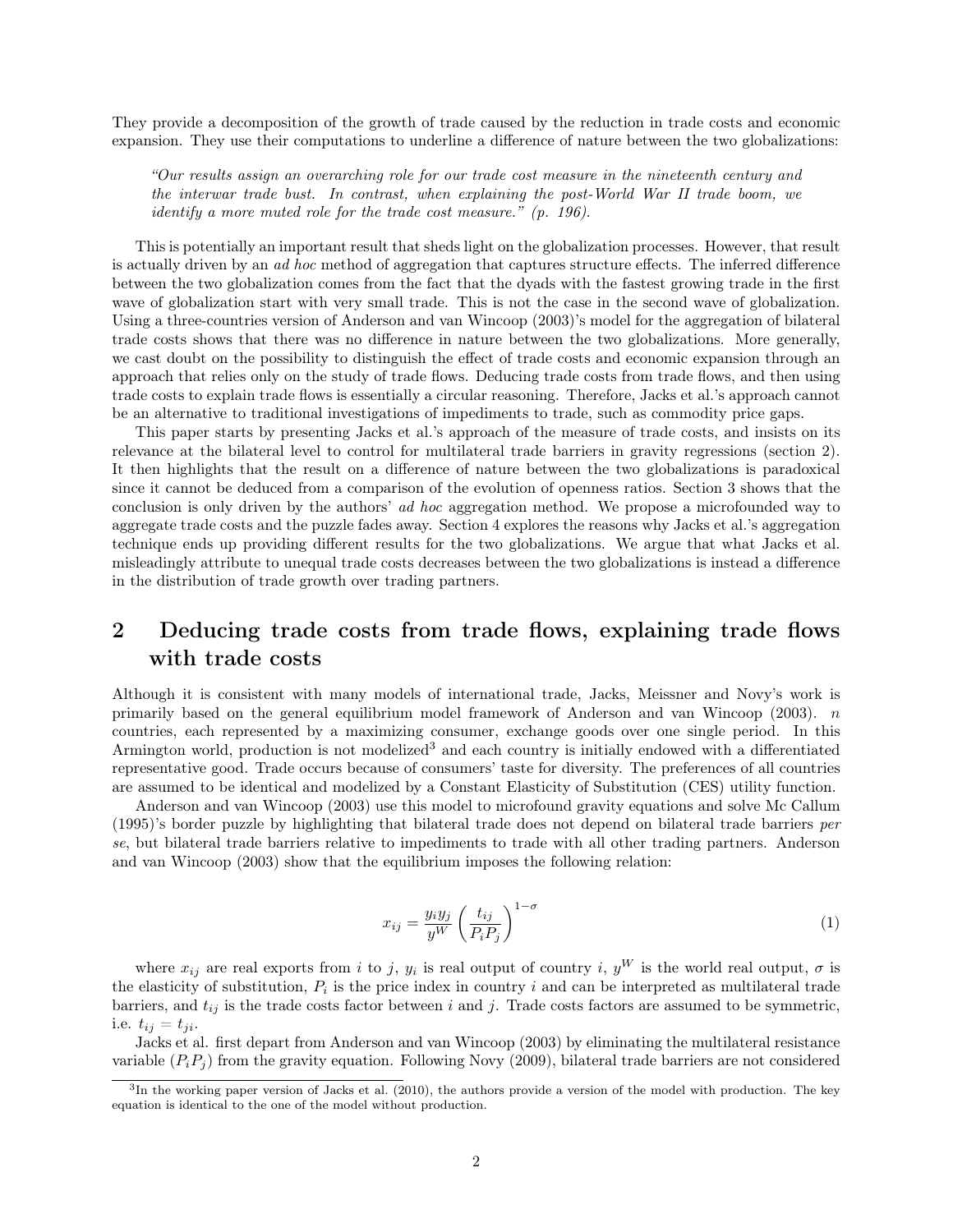relative to multilateral trade barriers modelized by the price index, but to domestic trade costs. In this case, trade flows are no longer compared to outputs, but to internal trade  $x_{ii}^4$ . The equation above becomes:

$$
\left(\frac{x_{ii}x_{jj}}{x_{ij}x_{ji}}\right)^{\frac{1}{2(\sigma-1)}} = \left(\frac{t_{ij}t_{ji}}{t_{ii}t_{jj}}\right)^{\frac{1}{2}} = 1 + \tau_{ij}
$$
\n(2)

The last equality defines  $\tau_{ij}$ , the geometric mean of trade costs from country i to j and j to i relative to intra-national trade costs in countries i and j (no assumption of symmetry of bilateral trade costs is imposed). It is the trade cost measure used by the authors.

This simple step offers a significant breakthrough in the microfoundations of gravity equations. Comparing bilateral trade flows to intranational trade allows to integrate Anderson and van Wincoop (2003)'s caveat against omitted variable bias while getting rid of multilateral trade barriers. This is important when multilateral trade barriers cannot be estimated, e.g. when we only have data on trade for one country. Jacks et al. (2011) take advantage of this feature in the fifth section of their article in regressing their measure of trade costs between two countries on a set of proxies for trade costs, such as the distance between trade partners, tariffs, or the volatility of the exchange rate. This is a very useful approach.

However, Jacks, Meissner and Novy also suggest in their article that Anderson and van Wincoop (2003)'s model can be used to move away from the gravity regression approach. Instead of explaining trade flows by observable proxies for costs, they quantify the impact of all impediments to trade: "We, therefore, infer trade costs from trade flows. This approach allows us to capture the combined magnitude of tariffs, transport costs, and all other macroeconomic frictions that impede international market integration but which are inherently difficult to observe. We emphasize that this approach of inferring trade costs from readily available trade data holds clear advantages for applied research: the constraints on enumerating  $-$  let alone, collecting data on — every individual trade cost element even over short periods of time makes a direct accounting approach impossible." (p.131).

Our point is that a method that uses trade flows alone can teach us much about their determinants. When departing from Anderson and van Wincoop (2003)'s multilateral resistances, the arbitrage condition Jacks et al. base their computation on is an equality between a Marginal Rate of Substitution (MRS) and a price ratio for a CES utility function, or more precisely the product of two such equalities, one from the program of each trade partner. Appendix A derives equation (2) this way without passing through multilateral resistance. The inference of trade costs from trade flows is tantamount to using the relation between quantities and prices given by a demand curve derived from fully specified exogenous preferences.

This is of course no reason in itself to disregard the method. Yet it cannot be used to answer "the central question of what drives trade booms and busts"(p. 186) as the authors do in section 6 of their article, because the reasoning is circular: first calculate trade costs from trade flows, then explain trade flows from the inferred trade costs.

Formally, the authors take the logarithm of the key equation of their article (2) to decompose the product of bilateral trade flows between  $i$  and  $j$  in four terms:

$$
ln(x_{ij}x_{ji}) = 2ln(y_i + y_j) + ln(s_i s_j) + 2(1 - \sigma)ln(1 + \tau_{ij}) + \left(\frac{x_{ii}x_{jj}}{y_i y_j}\right)
$$
(3)

Where  $s_i = y_i/(y_i + y_j)$ . By calculating the GDP-weighted average of the evolution of these terms over the first and second globalizations, the authors attribute the evolution of trade flows to four components: output growth, increasing income similarity, changes in trade costs and a fourth term that can be interpreted as a trade diversion effect.

Since the trade costs measure is assimilated to trade flows relative to domestic activity, they simply restate an information already contained in any measure of trade flows relative to economic size, like an openness ratio defined for instance as the ratio of exportations to GDP. However the main conclusion in

<sup>&</sup>lt;sup>4</sup>Due to data limitations, the authors use the relation  $x_{ii} = GDP_i - EXPORTS_i$  to get internal trade. We follow them. Concerns about the fact that GDP is measured in added-value and exportations as gross value are addressed in appendix B of Jacks et al. (2011).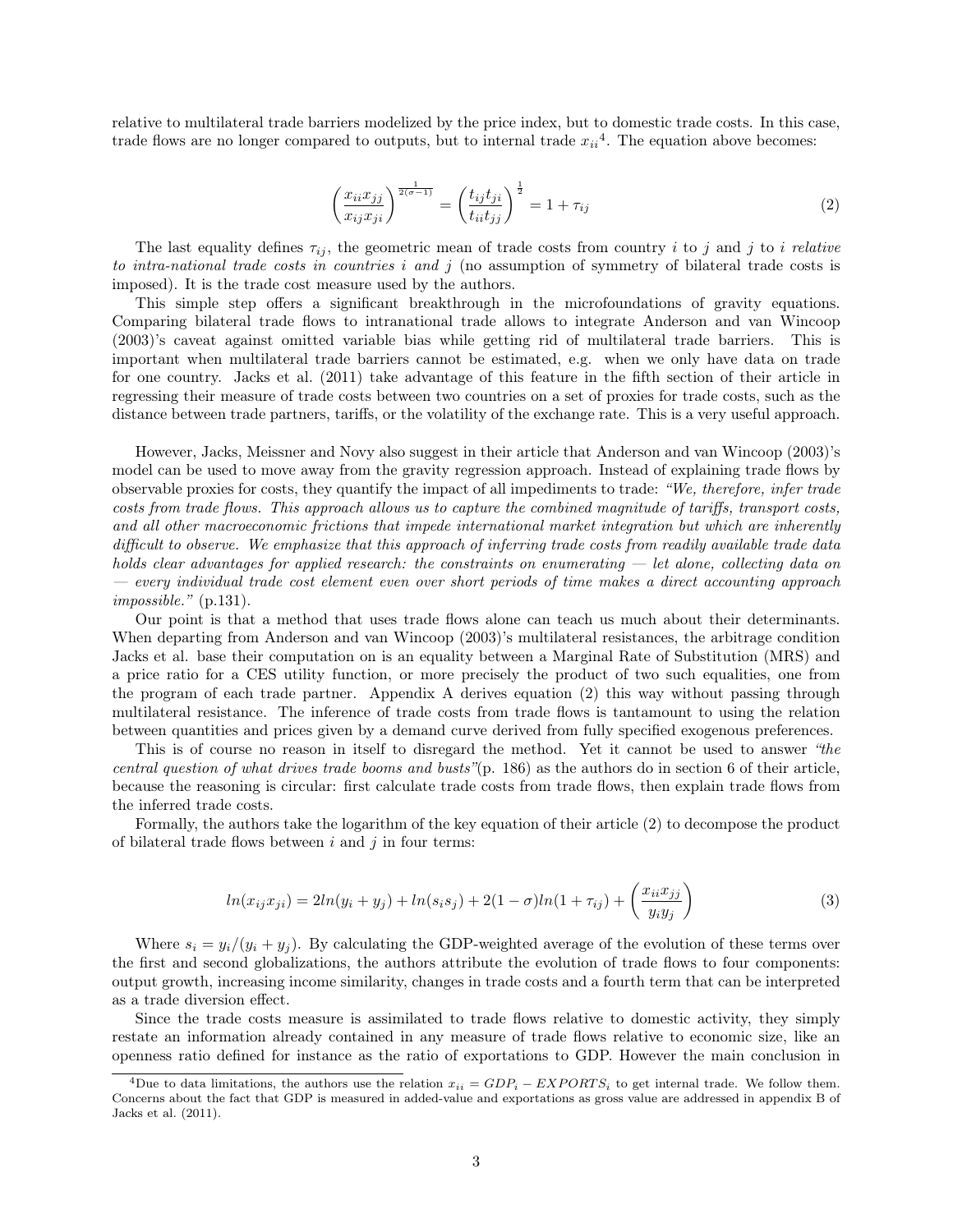Jacks et al.'s article, namely that the first globalization was driven more by the decrease in trade costs than the second one, requires the absence of circularity. Indeed, when we decompose the level of exportations of a country as the product of its GDP and its openness ratio, we find results that are different from theirs (see table 1).<sup>5</sup> The increase in exportations is mainly explained by GDP growth for the large majority of the 27 countries in the data. On average, this decomposition attributes 74% (183/246) of the growth in trade to the increase in GDP in the second globalization and 60% in the first globalization. This is very much in contrast to Jacks et al.<sup>6</sup> :

"For the pre-World War I period, we find that declines in the trade cost measure explain roughly  $60\%$  of the growth in global trade.  $[\ldots]$  Conversely, we find that only 31% of the present-day global trade boom can be explained by the decline in the trade cost measure. [...] The contribution of the two trade booms suggests that major technological breakthrough in the nineteenth century such as the steamship, the telegraph, and refrigeration may have been relatively more important than technological innovations in the second half of the twentieth century such as containerization and enhanced handling facilities." (p. 186).

This contrast between both decompositions of the growth of exports is at the center of the argument by Jack et al. As the next section shows, it is actually driven by the ad hoc way they aggregate trade costs.

#### 3 Ad hoc aggregation of trade costs

Jacks et al.'s conclusion on a difference of nature between the two globalizations is based on an aggregate trade costs measure that provides a summary statistic of the evolution of trade costs across all dyads in the sample, as well as for different regions of the world. To move from bilateral costs  $\tau_{ij}$  to an aggregate measure of trade costs, the authors use an arithmetic mean over dyads, weighted by the sum of the GDP of the two trade partners.

There is no justification for this aggregation method. We argue that all the results they reach that are not a reformulation of the evolution of the openness ratio during the two globalizations come from this aggregation method.

Anderson and van Wincoop (2003)'s model can be used to calculate the aggregate trade costs a single country faces in its trade with all its trading partners. Indeed, using a two-countries model where all trade partners of country i are treated as one single country provides an aggregate measure of trade costs that does not rely on any ad hoc aggregation method but instead on microfoundations. Since all trade flows data are not available, it is also possible to use a three-countries model, with country  $i$ , its trading partners present in the data, and the rest of the world.

Let us note  $v_i$  the corresponding trade cost faced by country i with all its trading partners in the data. Its expression is given by Jacks et al.'s key equation (2) applied to a three-countries model:

$$
1 + \upsilon_i = \left(\frac{x_{ii}x_{pp}}{x_{ip}x_{pi}}\right)^{\frac{1}{2(\sigma - 1)}}\tag{4}
$$

where  $x_{ip}$  and  $x_{pi}$  are respectively real exports and imports of i from and to its trade partners in the data, and  $x_{pp}$  is the volume of trade within and between the trading partners present in the data. This 'domestic trade' variable now includes cross-border trade.

Using this measure of trade costs, we provide the same decomposition in four terms of the increase in trade flows during the two globalizations as in the authors' article for the countries with the most trade partners available in the data (France (24), the UK (25), the USA (23)). We also provide the unweighted and end-of-period-GDP-weighted averages for all countries in the sample. Results are displayed in tables 2

 $5$ We follow the authors in interpreting log differences as percentages. However, one should keep in mind that given the size of the changes, this is a very inexact approximation.

 $6$ Contributions of growth in income similarity and of change in multilateral factors are negative.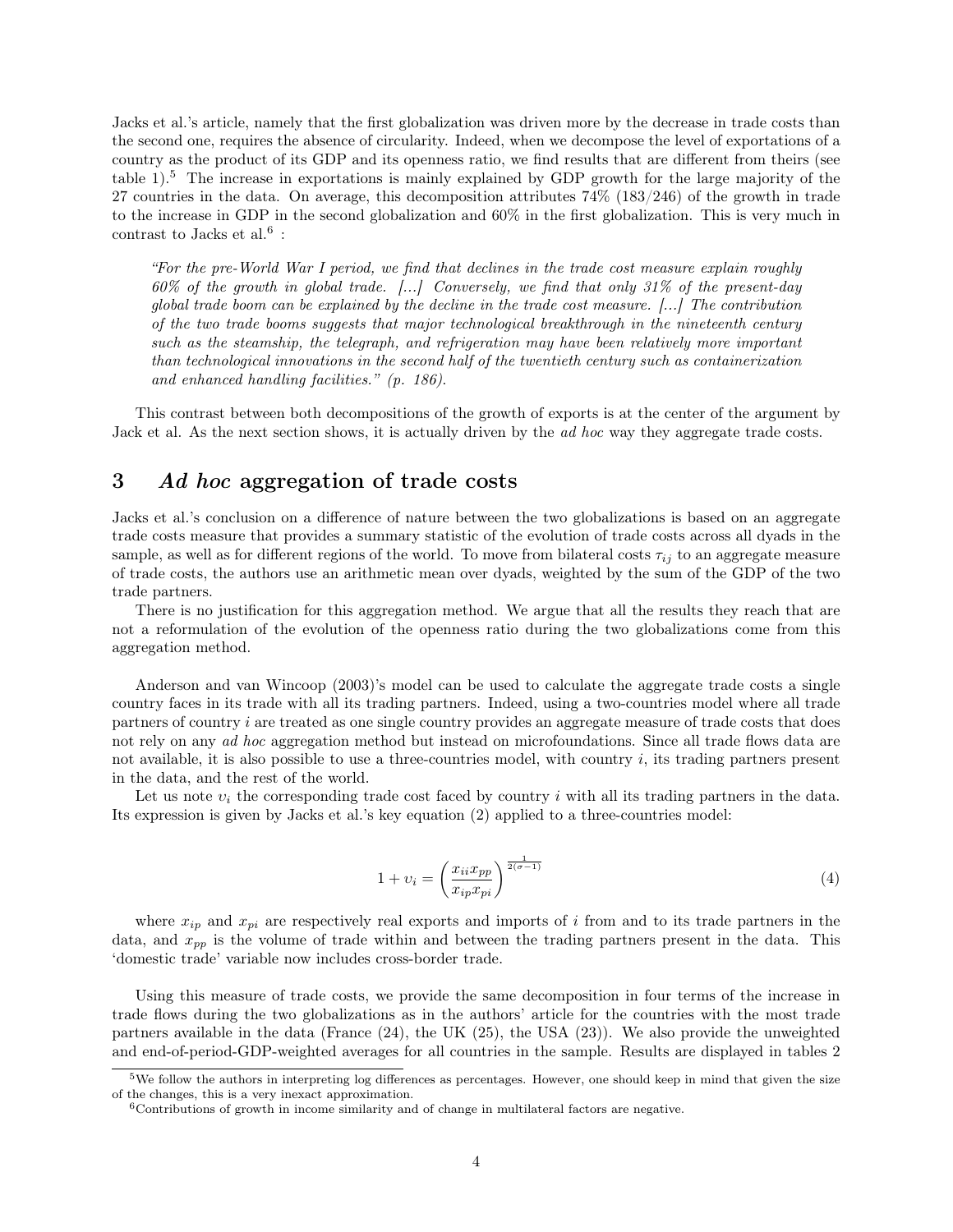|                            | First Globalization 1870-1913 |                  |                       | Second Globalization 1950-2000 |                  |                  |
|----------------------------|-------------------------------|------------------|-----------------------|--------------------------------|------------------|------------------|
|                            | <b>Exports</b>                | GDP              | <b>Openness Ratio</b> | Exports                        | GDP              | Openness Ratio   |
| Argentina                  | 292                           | 251              | 40                    | 116                            | 132              | $-16$            |
| Austria                    | $\overline{89}$               | $\overline{102}$ | $-13$                 | 379                            | $\overline{185}$ | 194              |
| Australia                  | 174                           | 152              | $\overline{22}$       | 114                            | 191              | $-77$            |
| Belgium                    | 195                           | 86               | 109                   | 251                            | 150              | 101              |
| <b>Brazil</b>              | 174                           | $\overline{101}$ | $\overline{73}$       | 184                            | $\overline{239}$ | $-55$            |
| $\overline{\text{Canada}}$ | 233                           | 170              | 64                    | 258                            | 192              | 66               |
| Denmark                    | 200                           | 113              | 87                    | 230                            | 142              | $\overline{88}$  |
| France                     | $\overline{117}$              | $\overline{70}$  | $\overline{48}$       | $\overline{260}$               | 172              | 87               |
| Germany                    | 168                           | 119              | $\overline{48}$       | $\overline{391}$               | 175              | 216              |
| Greece                     | 140                           | 99               | $\overline{42}$       | 227                            | 218              | 9                |
| India                      | 147                           | 41               | 105                   | 161                            | 216              | $-54$            |
| <b>Indonesia</b>           | 220                           | 87               | 133                   | 263                            | 232              | 31               |
| Italy                      | $\overline{151}$              | 83               | 69                    | 335                            | 188              | 147              |
| Japan                      | 337                           | 104              | 233                   | 448                            | 281              | 167              |
| Mexico                     | 189                           | 143              | 46                    | 296                            | 238              | $\overline{59}$  |
| Netherlands                | 230                           | 92               | 138                   | 298                            | 173              | 125              |
| New Zealand                | 184                           | 186              | $-2$                  | $\overline{307}$               | 133              | 174              |
| Norway                     |                               |                  |                       | 70                             | 181              | $-111$           |
| Philippines                | 218                           | 92               | $\overline{126}$      | 237                            | 213              | 24               |
| Portugal                   | $\overline{74}$               | $\overline{57}$  | $\overline{17}$       | $\overline{319}$               | $\overline{208}$ | $\overline{111}$ |
| Spain                      | 171                           | 76               | 96                    | 496                            | 230              | $\overline{266}$ |
| Sri Lanka                  | $\overline{172}$              | $\overline{92}$  | $\overline{81}$       | 39                             | 201              | $-161$           |
| Sweden                     | $\overline{150}$              | $\overline{92}$  | $\overline{58}$       | $\overline{240}$               | 134              | $\overline{106}$ |
| Switzerland                | 105                           | 108              | $-3$                  | 250                            | 132              | 118              |
| $\overline{\text{UK}}$     | $\overline{125}$              | $\overline{81}$  | $\overline{44}$       | 196                            | 122              | $\overline{74}$  |
| Uruguay                    | $\overline{261}$              | 165              | $\overline{96}$       | 48                             | 94               | $-46$            |
| <b>USA</b>                 | 208                           | 166              | $\overline{42}$       | 241                            | 170              | 72               |
|                            |                               |                  |                       |                                |                  |                  |
| Average                    | 178                           | 107              | 71                    | 246                            | 183              | 63               |

Table 1: Decomposition of the growth of exportations between GDP growth and Openness ratio growth, log differences (interpreted as percentages). Figures for Norway are not given because the dissolution of the union between Norway and Sweden (1905) makes them meaningless.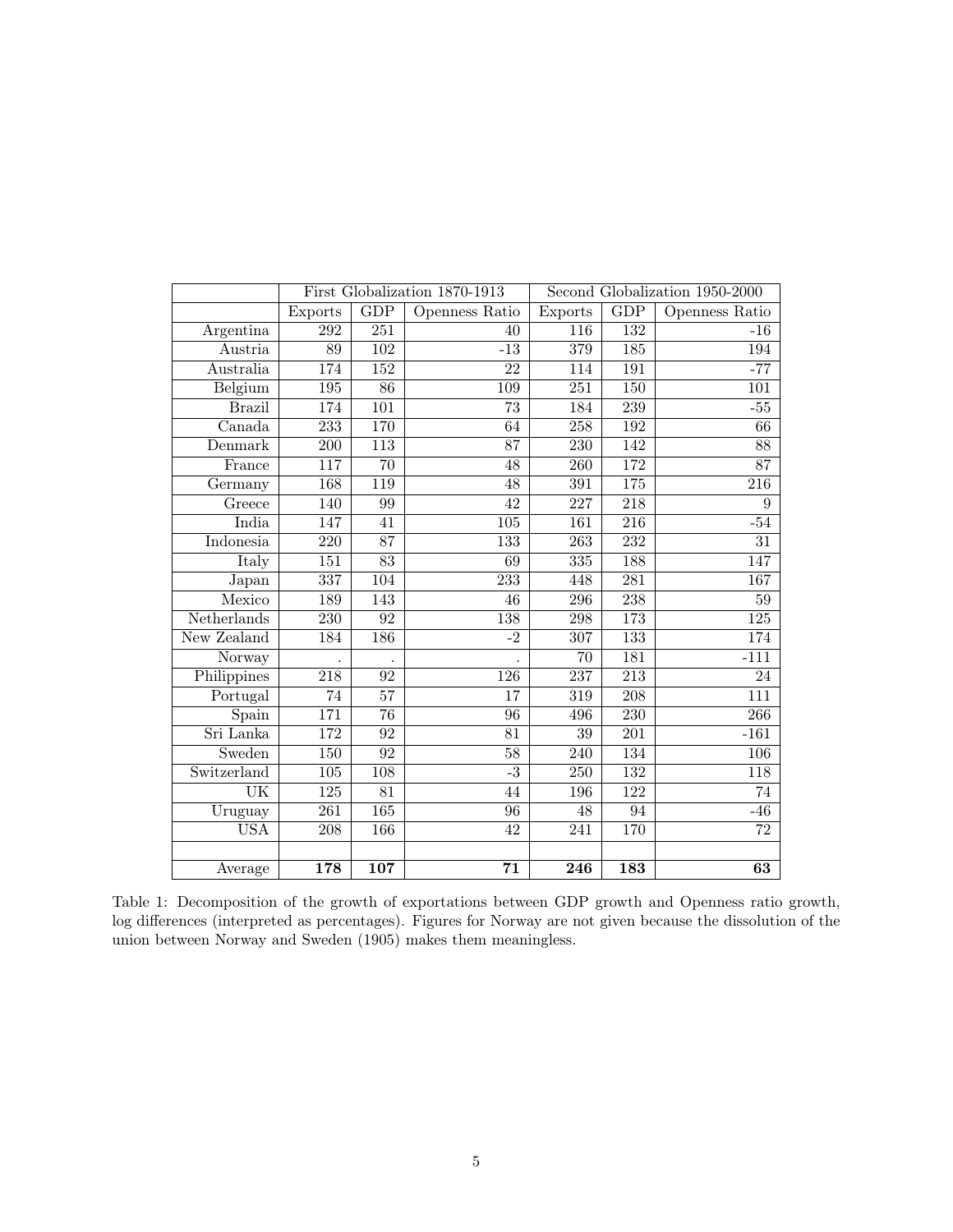| 1870-1913               | Contribution                 | Contribution      | Contribution                          | Contribution         | Average growth   |  |  |  |
|-------------------------|------------------------------|-------------------|---------------------------------------|----------------------|------------------|--|--|--|
|                         | of growth in                 | of growth in      | of change in                          | of change in         | of bilateral     |  |  |  |
|                         | output                       | income similarity | $\operatorname{trade\ cost\ measure}$ | multilateral factors | trade flows      |  |  |  |
|                         | JMN 2011, unweighted         |                   |                                       |                      |                  |  |  |  |
| 195                     |                              | $\overline{3}$    | 251<br>$-14$                          |                      | $\overline{435}$ |  |  |  |
|                         | JMN 2011, GDP-weighted       |                   |                                       |                      |                  |  |  |  |
|                         | 225                          | $-11$             | $\overline{290}$                      | $-18$                | 486              |  |  |  |
|                         |                              |                   |                                       |                      |                  |  |  |  |
|                         | JMN by country, unweighted   |                   |                                       |                      |                  |  |  |  |
| France                  | 154                          | 24                | 168                                   | $-17$                | 329              |  |  |  |
| $\overline{\text{UK}}$  | 168                          | $\overline{18}$   | $\overline{122}$                      | $-18$                | 290              |  |  |  |
| <b>USA</b>              | $\overline{312}$             | $-51$             | 322                                   | $-15$                | 568              |  |  |  |
| Average                 | 222                          | $-7$              | 263                                   | $-17$                | 461              |  |  |  |
|                         |                              |                   |                                       |                      |                  |  |  |  |
|                         | JMN by country, GDP-weighted |                   |                                       |                      |                  |  |  |  |
| France                  | 187                          | $-1$              | 151                                   | $-12$                | 325              |  |  |  |
| $\overline{\text{UK}}$  | 194                          | $\overline{3}$    | 102                                   | $-13$                | 286              |  |  |  |
| <b>USA</b>              | 286                          | $-29$             | 244                                   | $-11$                | 490              |  |  |  |
| Average                 | $\overline{228}$             | $-9$              | 295                                   | $-13$                | 501              |  |  |  |
|                         |                              |                   |                                       |                      |                  |  |  |  |
|                         | 3 countries model            |                   |                                       |                      |                  |  |  |  |
| France                  | $\overline{205}$             | $-30$             | 84                                    | $-8$                 | $\overline{251}$ |  |  |  |
| $\overline{\text{UK}}$  | $\overline{204}$             | $-18$             | $\overline{92}$                       | $-9$                 | $\overline{269}$ |  |  |  |
| $\overline{\text{USA}}$ | 201                          | $\overline{48}$   | $\overline{123}$                      | $-\sqrt{8}$          | 364              |  |  |  |
| Unweighted              |                              |                   |                                       |                      |                  |  |  |  |
| average                 | 206                          | $\boldsymbol{3}$  | 128                                   | $\mbox{-}12$         | 325              |  |  |  |
| GDP-weighted            |                              |                   |                                       |                      |                  |  |  |  |
| average                 | 203                          | $\bf 8$           | 163                                   | $-9$                 | 365              |  |  |  |

Table 2: Decomposition of the growth in international trade (logarithms) with ad hoc averages and a microfounded aggregation method. First wave of globalization, 1870-1913. JMN 2011 refers to the averaging over dyads, JMN by country by country refers to the averaging over trading partners for one country, 3 countries model refers to the aggregation method we offer.

and 3 along with the results with the Jacks et al.'s method.<sup>7</sup>

Tables 2 and 3 highlight how much the decomposition between the decrease in trade costs and the income growth depends on the aggregation technique. When we use the microfounded aggregation method,<sup>8</sup> growth in output is the main driving force behind both waves of growth in international trade, contributing to about 56% (203/365) in the first wave and 66% (361/545) in the second one. It is no coincidence if these results are very similar to the ones in table 1:  $60\%$  (71/107) in the first globalization and 74% (183/246) in the second one. Insofar as a measure of trade costs is defined residually as everything that explains differences between domestic and international trade flows, it is bound to reword the information contained in an openness ratio.

<sup>7</sup>They include unweighted and end-of-period-GPD-weighted averages over country dyads of bilateral trade costs, such as provided in Jacks et al. (2011). We also display for France, the UK and the USA the trade cost measure averaged over trading partners faced by one country, as the results are presented (with a smaller data set) in Jacks et al. (2008, 2010). We also provide both averages of this measure over all countries in the data set.

<sup>8</sup>We selected the (GDP-weighted) average of our measure in order to allow a clear comparison with Jacks et al.'s results. There is of course no rational for such a summary statistic, but the results for France, the UK and the USA assure that the main conclusion of this exercice does not depend on averaging over countries.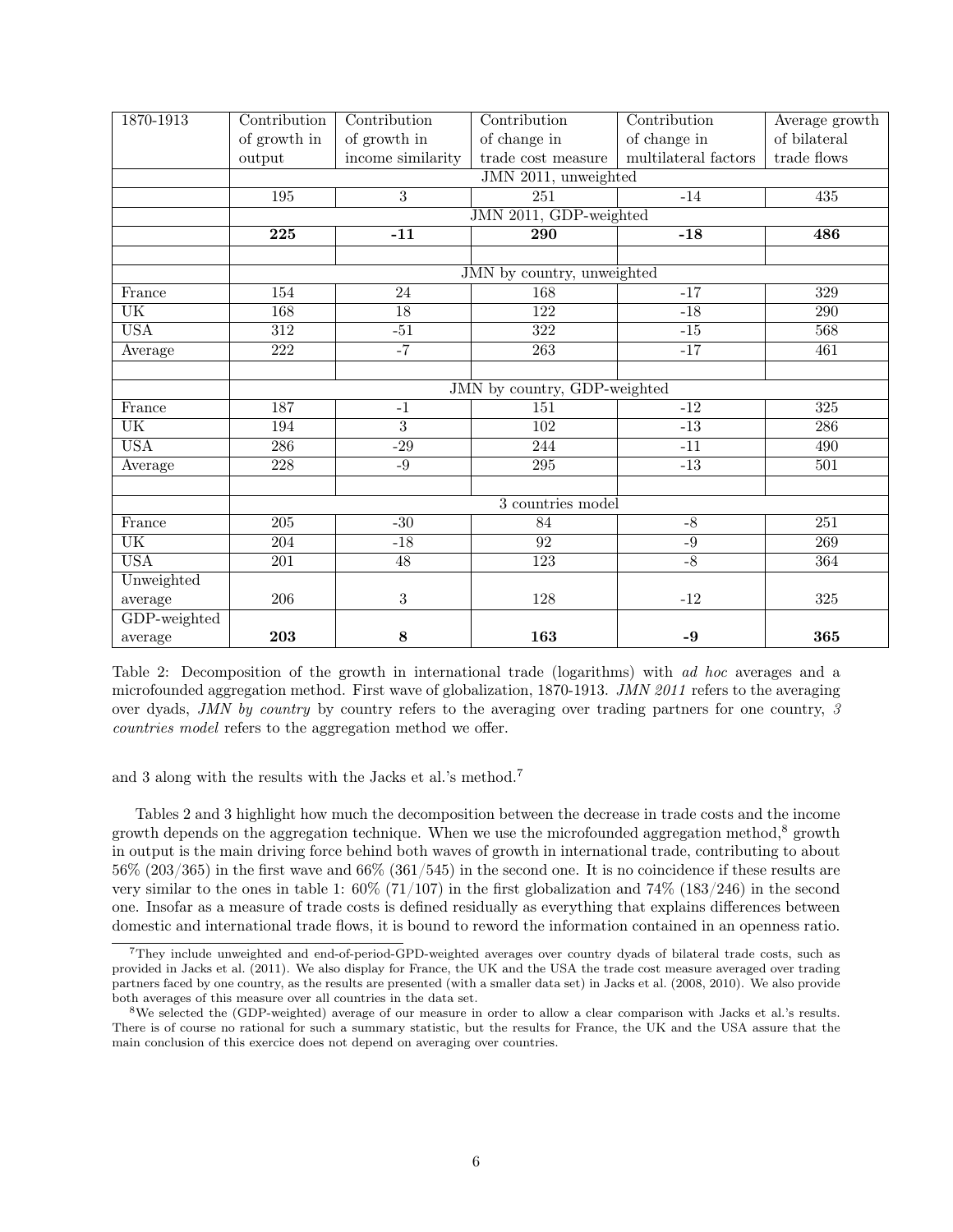| 1950-2000              | Contribution                 | Contribution      | Contribution                          | Contribution         | Average growth                                                                                                              |  |  |  |  |
|------------------------|------------------------------|-------------------|---------------------------------------|----------------------|-----------------------------------------------------------------------------------------------------------------------------|--|--|--|--|
|                        | of growth in                 | of growth in      | of change in                          | of change in         | of bilateral                                                                                                                |  |  |  |  |
|                        | output                       | income similarity | $\operatorname{trade\ cost\ measure}$ | multilateral factors | $\operatorname*{trade}\operatorname*{flows}% \left( \mathcal{A}\right) \equiv\operatorname*{draw}\left( \mathcal{A}\right)$ |  |  |  |  |
|                        | JMN 2011, unweighted         |                   |                                       |                      |                                                                                                                             |  |  |  |  |
|                        | 353                          | $\overline{8}$    | 148                                   | $-25$                | 484                                                                                                                         |  |  |  |  |
|                        | JMN 2011, GDP-weighted       |                   |                                       |                      |                                                                                                                             |  |  |  |  |
|                        | 350                          |                   | 137                                   | $-17$                | 473                                                                                                                         |  |  |  |  |
|                        |                              |                   |                                       |                      |                                                                                                                             |  |  |  |  |
|                        | JMN by country, unweighted   |                   |                                       |                      |                                                                                                                             |  |  |  |  |
| France                 | 355                          | $-1$              | 201                                   | $-29$                | 526                                                                                                                         |  |  |  |  |
| $\overline{\text{UK}}$ | $\overline{280}$             | $\overline{29}$   | $\overline{54}$                       | $-25$                | $\overline{338}$                                                                                                            |  |  |  |  |
| <b>USA</b>             | $\overline{343}$             | $\overline{11}$   | $\overline{112}$                      | $-21$                | 445                                                                                                                         |  |  |  |  |
| Average                | $\overline{349}$             | $\overline{9}$    | 124                                   | $-23$                | 459                                                                                                                         |  |  |  |  |
|                        |                              |                   |                                       |                      |                                                                                                                             |  |  |  |  |
|                        | JMN by country, GDP-weighted |                   |                                       |                      |                                                                                                                             |  |  |  |  |
| France                 | 365                          | $\overline{2}$    | 271                                   | $-21$                | 617                                                                                                                         |  |  |  |  |
| $\overline{\text{UK}}$ | $\overline{319}$             | $\overline{1}$    | $\overline{202}$                      | $-20$                | 502                                                                                                                         |  |  |  |  |
| <b>USA</b>             | 349                          | $\overline{27}$   | 165                                   | $-16$                | 525                                                                                                                         |  |  |  |  |
| Average                | 361                          | $\overline{21}$   | 190                                   | $-19$                | 553                                                                                                                         |  |  |  |  |
|                        |                              |                   |                                       |                      |                                                                                                                             |  |  |  |  |
|                        | 3 countries model            |                   |                                       |                      |                                                                                                                             |  |  |  |  |
| France                 | $\overline{371}$             | $-12$             | 259                                   | $-16$                | 602                                                                                                                         |  |  |  |  |
| <b>UK</b>              | 372                          | $-59$             | 122                                   | $-15$                | 420                                                                                                                         |  |  |  |  |
| <b>USA</b>             | 372                          | $-7$              | 195                                   | $-12$                | 548                                                                                                                         |  |  |  |  |
| Unweighted             |                              |                   |                                       |                      |                                                                                                                             |  |  |  |  |
| average                | 343                          | 11                | 116                                   | $-18$                | 452                                                                                                                         |  |  |  |  |
| GDP-weighted           |                              |                   |                                       |                      |                                                                                                                             |  |  |  |  |
| average                | 361                          | 15                | 183                                   | $-14$                | 545                                                                                                                         |  |  |  |  |

Table 3: Decomposition of the growth in international trade (logarithms) with ad hoc averages and a microfounded aggregation method. Second wave of globalization, 1950-2000.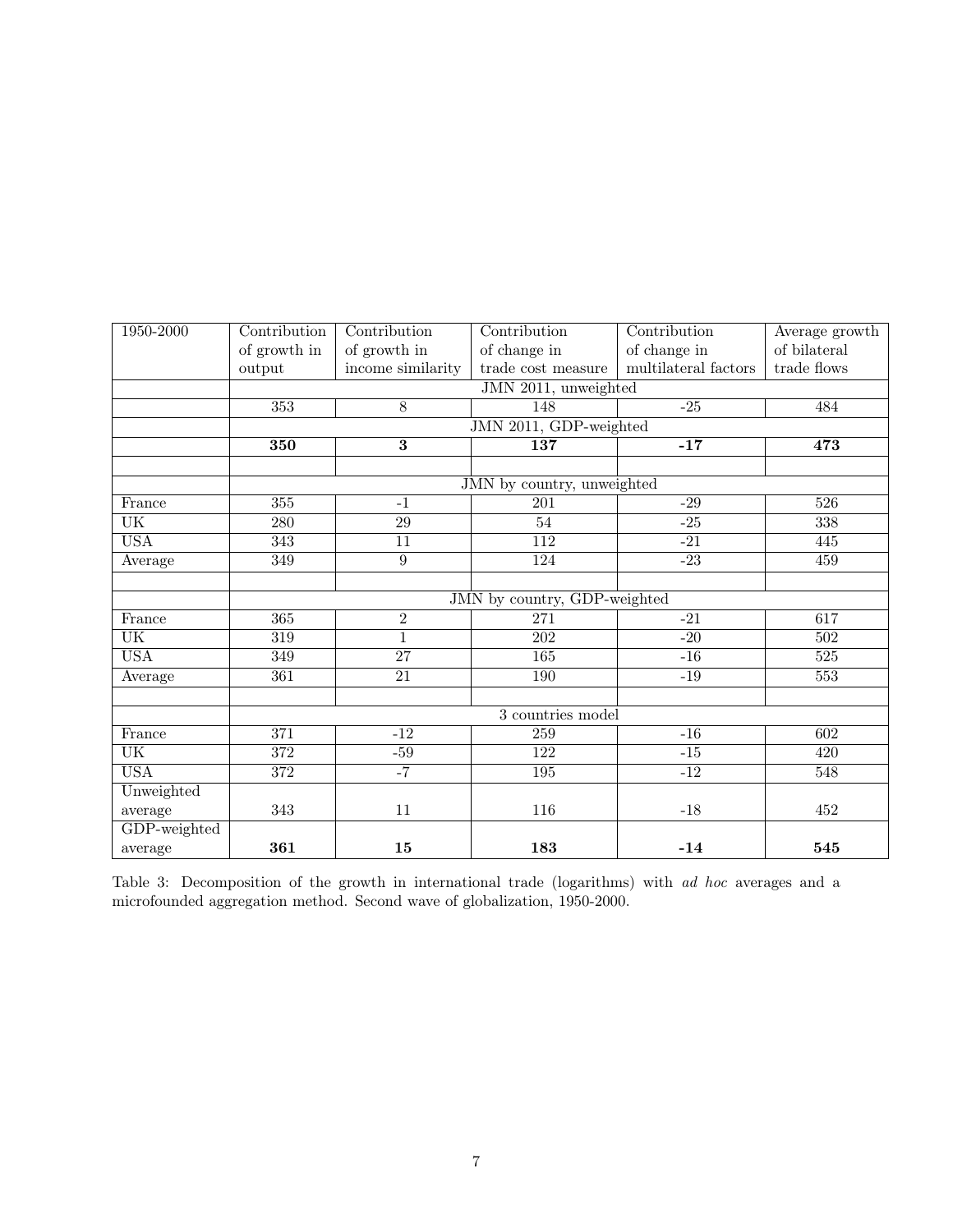#### 4 Sensitivity of the trade cost measure to structure effects

Our explanation of why Jacks et al.'s aggregate measure of trade costs yields different conclusion from table 1 is because it is sensitive to structure effects. To explain this idea, and for clarity purposes, let us consider a word where partners are symmetric (domestic trade is equal in i and j and  $x_i j = x_j i$ ). From equation 2, we have:

$$
1 + \tau_{ij} = \left(\frac{x_{ii}}{x_{ji}}\right)^{\frac{1}{\sigma - 1}}
$$
\n<sup>(5)</sup>

This relation does not of course correspond to the arbitrage condition of country  $i$ , which would involve supply prices, but our aim here is to highlight the mechanism behind Jacks et al.'s aggregation. Note  $\overline{a_j}$ the arithmetic mean of  $a_j$  over  $j$   $(\overline{a_j} = 1/n \sum_{j=1}^n a_j)$ . One can then compare the unweighted average of  $\tau_{ij}$ according to equation (5) and the measure derived from the three-countries model in equation (4):

$$
1 + \tau_i = x_{ii}^{\frac{1}{\sigma - 1}} \left( x_{ji}^{\frac{1}{1 - \sigma}} \right) \tag{6}
$$

$$
1 + v_i = x_{ii}^{\frac{1}{\sigma - 1}} (n \times \overline{x_{ji}})^{\frac{1}{1 - \sigma}}
$$
 (7)

Except for the factor n (which is irrelevant since we are concerned with the evolution of the trade costs index) the two expressions (6) and (7) differ only by the mean they use. On the one hand,  $v_i$  uses the arithmetic mean of imports  $x_{ji}$ . On the other hand,  $\tau_i$ , because it uses an arithmetic mean over  $\tau_{ij}$ , uses a mean power  $1/(1-\sigma)$  of the imports,  $\left(\overline{x_j^{\frac{1}{1-\sigma}}}\right)^{1-\sigma}$ . Appendix B establishes that the curvature properties of the function  $x \to x^{\frac{1}{1-\sigma}}$ ,  $\sigma > 1$  tend to draw the growth of  $\tau_i$  towards the values of the growth of bilateral trade costs incurred with small trading partners.<sup>9</sup> On the contrary,  $v_i$  puts more weight on big trade partners, consistent with intuition and their higher share of imports.

The authors partly correct this biais in the average of  $\tau_{ij}$  by the use a end-of-period-GDP weighted average. However, as tables 2 and 3 show, weighting by the GDP of trade partners, besides not being theoretically justified, does not provide an accurate correction of the bias in the measure. One reason for this failure is that the relationship between GDP and the importance of trade flows is not systematic.

The average of the bilateral trade costs  $\tau_{ij}$  captures both trade costs and the distribution of trade costs relative to the size of the trading partners. Through time, if dyads with small starting trade experience faster growth of trade than others, the decline of trade costs measured by  $\tau_i$  will be overestimated compared to the decline of  $v_i$ . This fits the data. For both globalizations, figure 1 plots the growth of trade flows (measured by  $\Delta ln(\sqrt{x_{ij}x_{ji}})$  as a function of the initial value of trade (measured by the logarithm of the geometric average of bilateral average  $ln(\sqrt{x_{ij}x_{ji}})$  for all dyads in the sample. This is also confirmed in the contrast between the rate of growth of exports (table 1) and the rate of growth of bilateral trade flows (table 2 and 3), as export growth was relatively faster than bilateral trade growth in the first globalization compared to the second  $(486/178 > 473/246)$ . It confirms that the pairs of countries that initially traded little together experienced faster growth of trade compared to other pairs in the first than in the second globalization. This in an interesting result, but not the one presented by JMN.

#### 5 Conclusion

Jacks, Meissner and Novy's method for inferring trade costs from trade flows simply reformulates the evolution of the openness ratio when it is used to calculate aggregate trade costs. This is because it only relates the two through an equality between MRS and price ratio. It appears more clearly when comparing the ad

<sup>&</sup>lt;sup>9</sup>The 'size' of a country is used here to refer to the importance of the volume of its trade with i among trade partners of country i, regardless of its population and GDP.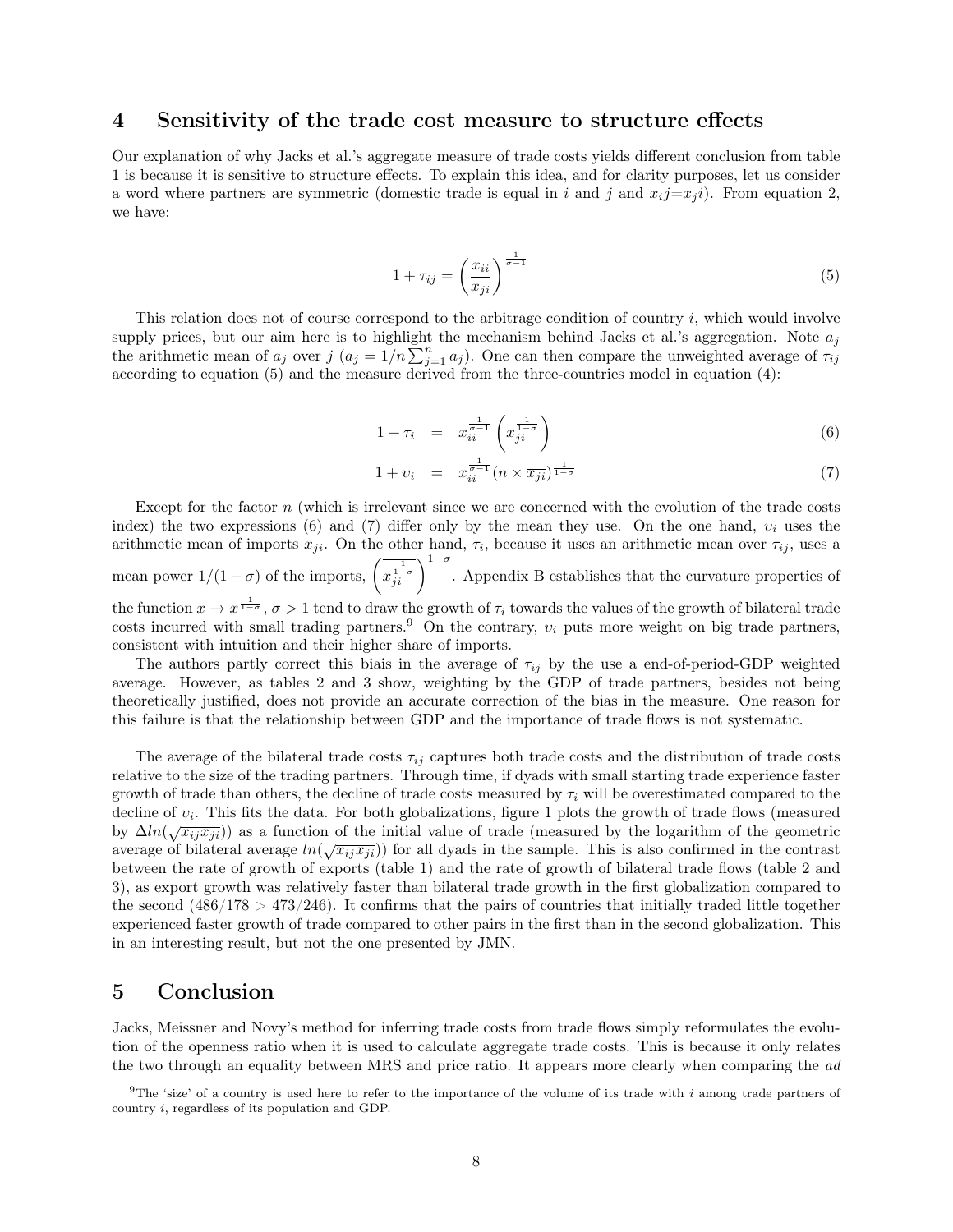

Figure 1: Growth of trade flows (logarithms) depending on their initial value for the first (1870-1913) and second (1950-2000) globalizations (logarithms).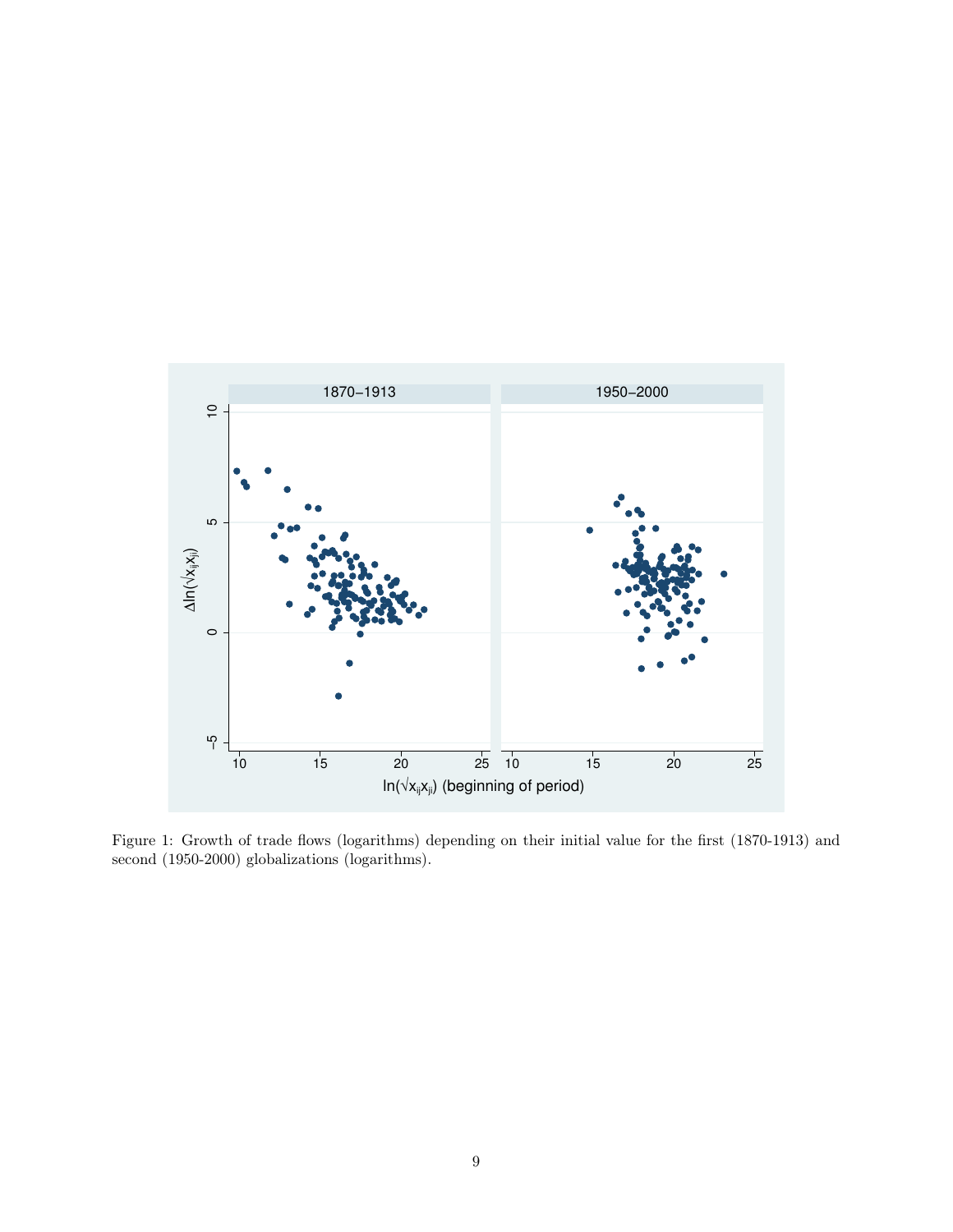hoc aggregation of bilateral trade costs to an aggregated measure of trade costs based on Anderson and van Wincoop (2003)'s model. Still, if their method fails to offer a full alternative to traditional investigations of trade costs, such as commodity price gaps, it provides an improvement in the microfoundation of gravity equations by substantially simplifying the way of correcting the omitted variable bias.

This characteristic of the proposed measure of trade costs is partly due to the all-inclusive definition of trade costs used by the authors. In such a model, costs are anything that causes consumptions from different countries' products not to be equal. To be sure, it is essential to highlight that trade costs cannot be reduced to tariffs or transportation costs, and to insist on the need for a quantification of all the impediments to international trade. But the concept of trade costs loses part of its interest if there are no causal alternatives to explain trade patterns. Such a definition is therefore bound to reword the information given by trade flows relative to output, such as contained in an openness ratio.

## A Appendix: Deducing the measure of trade costs from an equality between a MRS and a price ratio

We derive in this appendix the key equation in Jacks et al. (2011). We do not start from Anderson and van Wincoop (2003)'s results as we want to highlight it is an equality between MRS and price ratio, or more precisely the product of two such equalities, one from the program of each trade partner.

Let us note  $C_{ki}$  the consumption by country i of good from region k,  $\sigma$  the elasticity of substitution, and  $\beta_k$  a positive distribution parameter, preferences of countries i and j's representative consumers are given by their respective utility functions:

$$
U_i = \left(\sum_k \beta_k^{\frac{1-\sigma}{\sigma}} C_{ki}^{\frac{\sigma-1}{\sigma}}\right)^{\frac{\sigma}{\sigma-1}}
$$

$$
U_j = \left(\sum_k \beta_k^{\frac{1-\sigma}{\sigma}} C_{kj}^{\frac{\sigma-1}{\sigma}}\right)^{\frac{\sigma}{\sigma-1}}
$$

Trade costs imply that prices are specific to the country of consumption. We note  $p_k$  the supply price of the producer in country k net of trade costs, and  $p_{ki}$  the price of region k goods for region i consumers. We define  $t_{ki} = p_{ki}/p_k$  the trade costs factor between k and i. Jacks et al.'s variable of trade costs between k and i,  $\tau_{ki}$  is then defined as the trade costs factor between k and i relative to the domestic trade costs factor  $t_{ii}$ :  $\tau_{ki} = t_{ki}/t_{ii} - 1$ . In all that follows, we use the same notations  $\tau_{ki}$  for the geometric average of  $\tau_{ki}$  and  $\tau_{ik}$ . Symmetry of bilateral trade costs does not need to be assumed.

Country *i* seeks to maximize  $U_i$  under the constraint  $\sum_k p_{ki}C_{ki} = y_i$ , where  $y_i$  is the output of country i. The first order conditions equate the Marginal Rates of Substitution (MRS) and the price ratio. In particular, for the goods produced by  $i$  and  $j$ :

$$
MRS_{ji} = \frac{\frac{\partial U_i}{\partial C_{ji}}}{\frac{\partial U_i}{\partial C_{ii}}} = \left(\frac{\beta_j}{\beta_i}\right)^{\frac{1-\sigma}{\sigma}} \left(\frac{C_{ji}}{C_{ii}}\right)^{-\frac{1}{\sigma}} = \frac{p_{ji}}{p_{ii}}
$$

Or equivalently with nominal values of trade flows,  $x_{ji} = p_{ji}C_{ii}$  and  $x_{ii} = p_{ii}C_{ii}$ :

$$
\left(\frac{\beta_j}{\beta_i}\right)^{\frac{1-\sigma}{\sigma}} \left(\frac{x_{ji}}{x_{ii}}\right)^{-\frac{1}{\sigma}} = \left(\frac{p_{ji}}{p_{ii}}\right)^{\frac{\sigma-1}{\sigma}}
$$

We take the power  $\sigma$  of this equation. Country k's first-order optimality condition is given by a permutation of the indexes. We hence have the system of equations: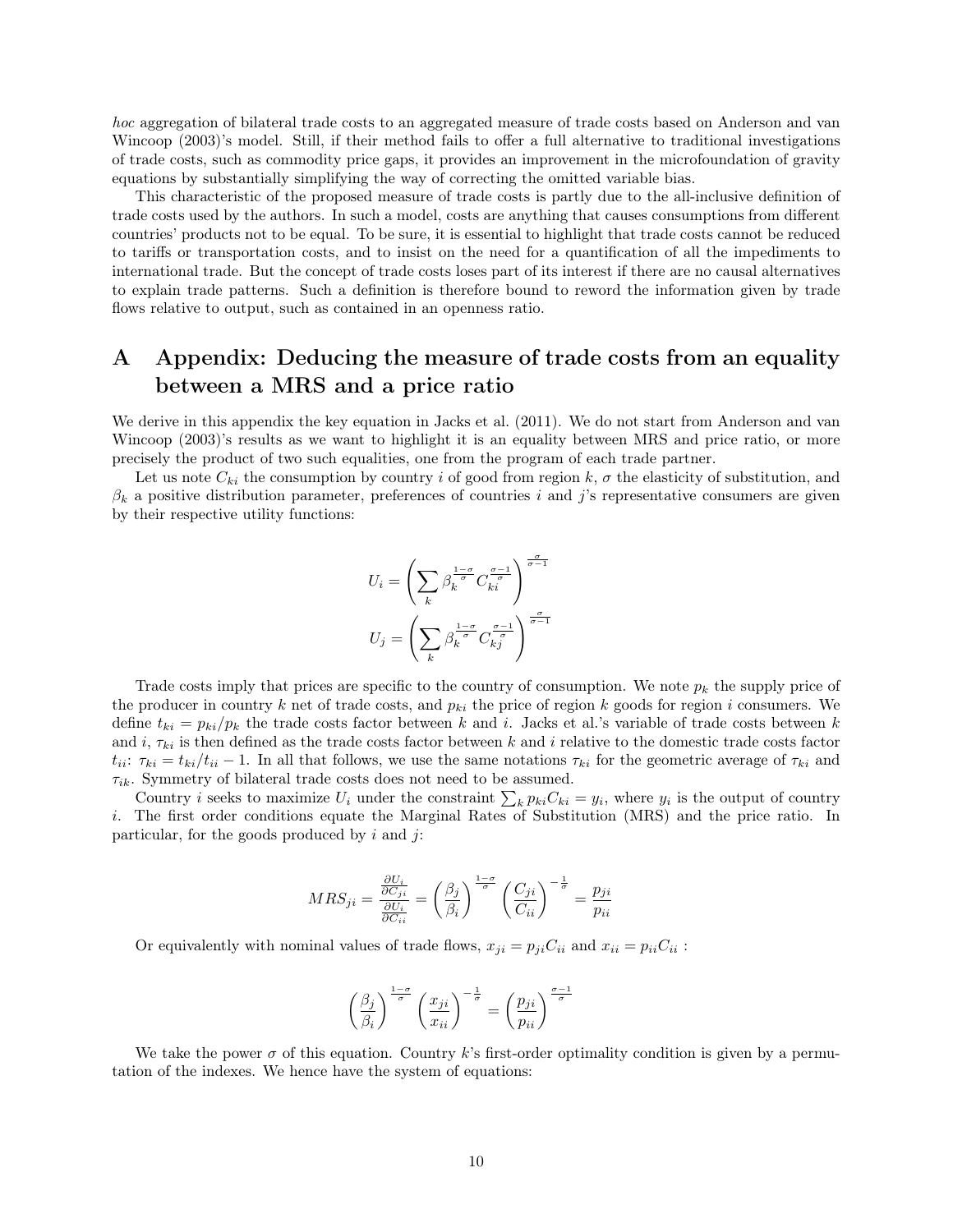$$
\left(\frac{\beta_j}{\beta_i}\right)^{1-\sigma} \left(\frac{x_{ii}}{x_{ji}}\right) = \left(\frac{p_{ji}}{p_{ii}}\right)^{\sigma-1}
$$

$$
\left(\frac{\beta_i}{\beta_j}\right)^{1-\sigma} \left(\frac{x_{jj}}{x_{ij}}\right) = \left(\frac{p_{ij}}{p_{jj}}\right)^{\sigma-1}
$$

We can get rid of the  $\beta_j$  coefficients by taking the side-by-side product of those two equations:

$$
\left(\frac{x_{ii}x_{jj}}{x_{ij}x_{ji}}\right) = \left(\frac{p_{ij}p_{ji}}{p_{ii}p_{jj}}\right)^{\sigma-1}
$$

The main insight from this derivation is that when introducing the trade costs variable  $\tau_{ij}$ , the exporter's supply prices disappear so that the trade cost factor can be expressed as a function of trade flows only. We get the equation on which Jacks, Meissner and Novy base their analysis:

$$
x_{ij}x_{ji} = (x_{ii}x_{jj})(1+\tau_{ij})^{2(1-\sigma)}
$$

#### B Appendix: Properties of means and structure effects

Let  $\phi$  be a continuous bijective function. We can define  $m_{\phi}$  the  $\phi$ -mean of a sample  $(a_j)_{1 \leq j \leq n}$  as the image by  $\phi^{-1}$  of the arithmetic mean of the image of the sample  $(\phi(a_j))_{1 \leq j \leq n}$ . A common case is when  $\phi$  is a power function  $x \to x^{\alpha}$ . It includes the arithmetic  $(\alpha = 1)$ , quadratic  $(\alpha = 2)$  and harmonic  $(\alpha = -1)$ means. Formally:

$$
m_{\phi} = \phi^{-1} \left( \frac{1}{n} \sum_{j=1}^{n} \phi(a_j) \right)
$$

Properties of these means can be deduced from the monotonicity and convexity properties of the function  $\phi$ . For instance, if  $\phi$  is convex, the convexity inequality gives:

$$
\phi(m_{\phi}) = \frac{1}{n} \sum_{j=1}^{n} \phi(a_j) \ge \phi\left(\frac{1}{n} \sum_{j=1}^{n} a_j\right)
$$

If  $\phi$ , and hence  $\phi^{-1}$ , is also increasing, the  $\phi$ -mean is superior to the arithmetic mean. Intuitively, the convexity of  $\phi$  gives, relative to the arithmetic mean, more weight to the high values in the sample. Those results are reversed if  $\phi$  is concave and increasing or convex and decreasing. Jacks, Meissner and Novy's aggregation method of the  $\tau_{kj}$  is tantamount to using a  $\phi$ -mean with  $\phi$  the power functions  $\phi: x \to x^{\frac{1}{1-\rho}}$ ,  $\rho > 1$  where the coherence with the model imposes an arithmetic mean. Hence, since  $\phi$  is decreasing and convex, the substitution tends to overweight small countries.

This is a static result. We are interested in the dynamic behavior of trade flows. But Jacks et al.'s measure also overweights initially small trade partners in terms of the increase in trade flows. This can be seen by calculating the elasticities to the importations from country  $k(a_k)$  of the arithmetic mean  $(m)$  and of Jacks et al.'s mean  $(m_{\sigma})$  (keeping importations from other trade partners  $a_j$  constant). The elasticity of a generic mean  $m_{\sigma}$  to  $a_k$  is given by  $\varepsilon_{m_{\phi}}^k = \frac{1}{n}$  $\frac{\phi'(a_k)}{\phi'(m_\phi)} \frac{a_k}{m_\phi}$ , so that:

$$
\varepsilon_m^k = \frac{1}{1 + \sum_{j \neq k} a_j / a_k}
$$